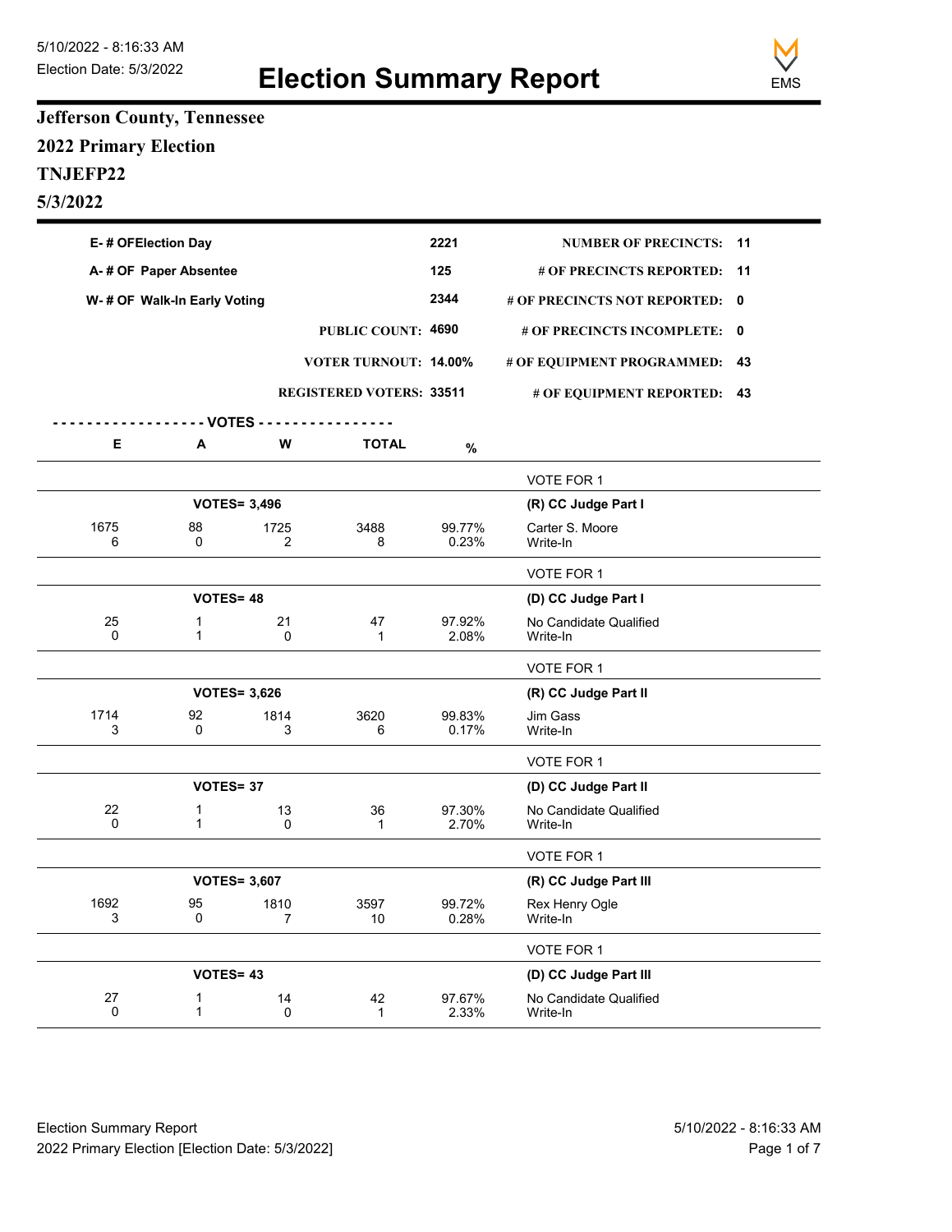| Е                          | - VOTES -<br>A    | W                   | <b>TOTAL</b>         | $\%$                      |                                                            |
|----------------------------|-------------------|---------------------|----------------------|---------------------------|------------------------------------------------------------|
|                            |                   |                     |                      |                           | <b>VOTE FOR 1</b>                                          |
|                            |                   | <b>VOTES= 3,735</b> |                      |                           | (R) CC Judge Part IV                                       |
| 1763<br>0                  | 99<br>0           | 1867<br>6           | 3729<br>6            | 99.84%<br>0.16%           | Duane Slone<br>Write-In                                    |
|                            |                   |                     |                      |                           | VOTE FOR 1                                                 |
|                            | <b>VOTES= 45</b>  |                     |                      |                           | (D) CC Judge Part IV                                       |
| 24<br>$\Omega$             | 1<br>$\mathbf{1}$ | 19<br>0             | 44<br>1              | 97.78%<br>2.22%           | No Candidate Qualified<br>Write-In                         |
|                            |                   |                     |                      |                           | VOTE FOR 1                                                 |
|                            |                   | <b>VOTES= 3,589</b> |                      |                           | (R) Chancellor                                             |
| 532<br>1197<br>-1          | 30<br>56<br>0     | 490<br>1278<br>5    | 1052<br>2531<br>6    | 29.31%<br>70.52%<br>0.17% | Nick Black<br>Jim Ripley<br>Write-In                       |
|                            |                   |                     |                      |                           | VOTE FOR 1                                                 |
|                            | <b>VOTES=36</b>   |                     |                      |                           | (D) Chancellor                                             |
| 21<br>$\mathbf{0}$         | 1<br>0            | 14<br>$\mathbf{0}$  | 36<br>0              | 100.00%<br>0.00%          | No Candidate Qualified<br>Write-In                         |
|                            |                   |                     |                      |                           | VOTE FOR 1                                                 |
|                            |                   | <b>VOTES= 4,169</b> |                      |                           | (R) District Attorney General                              |
| 1525<br>444<br>$\mathbf 1$ | 71<br>28<br>0     | 1640<br>459<br>1    | 3236<br>931<br>2     | 77.62%<br>22.33%<br>0.05% | James B. "Jimmy" Dunn<br><b>Michael Shults</b><br>Write-In |
|                            |                   |                     |                      |                           | VOTE FOR 1                                                 |
|                            | <b>VOTES=37</b>   |                     |                      |                           | (D) District Attorney General                              |
| 21<br>$\mathbf{1}$         | 1<br>$\mathbf{1}$ | 13<br>0             | 35<br>$\overline{2}$ | 94.59%<br>5.41%           | No Candidate Qualified<br>Write-In                         |
|                            |                   |                     |                      |                           | VOTE FOR 1                                                 |
|                            |                   | <b>VOTES= 3,417</b> |                      |                           | (R) Public Defender                                        |
| 1665<br>1                  | 86<br>0           | 1664<br>1           | 3415<br>2            | 99.94%<br>0.06%           | Rebecca V. Lee<br>Write-In                                 |
|                            |                   |                     |                      |                           | VOTE FOR 1                                                 |
|                            | <b>VOTES=34</b>   |                     |                      |                           | (D) Public Defender                                        |
| 19<br>$\mathbf 0$          | 1<br>0            | 14<br>0             | 34<br>0              | 100.00%<br>0.00%          | No Candidate Qualified<br>Write-In                         |
|                            |                   |                     |                      |                           | VOTE FOR 1                                                 |
|                            |                   | <b>VOTES= 3,830</b> |                      |                           | (R) County Mayor                                           |
| 1810<br>22                 | 95<br>$\mathbf 1$ | 1893<br>9           | 3798<br>32           | 99.16%<br>0.84%           | <b>Mark Potts</b><br>Write-In                              |
|                            |                   |                     |                      |                           | VOTE FOR 1                                                 |
|                            | <b>VOTES=33</b>   |                     |                      |                           | (D) County Mayor                                           |
| 19<br>0                    | 1<br>1            | 12<br>0             | 32<br>1              | 96.97%<br>3.03%           | No Candidate Qualified<br>Write-In                         |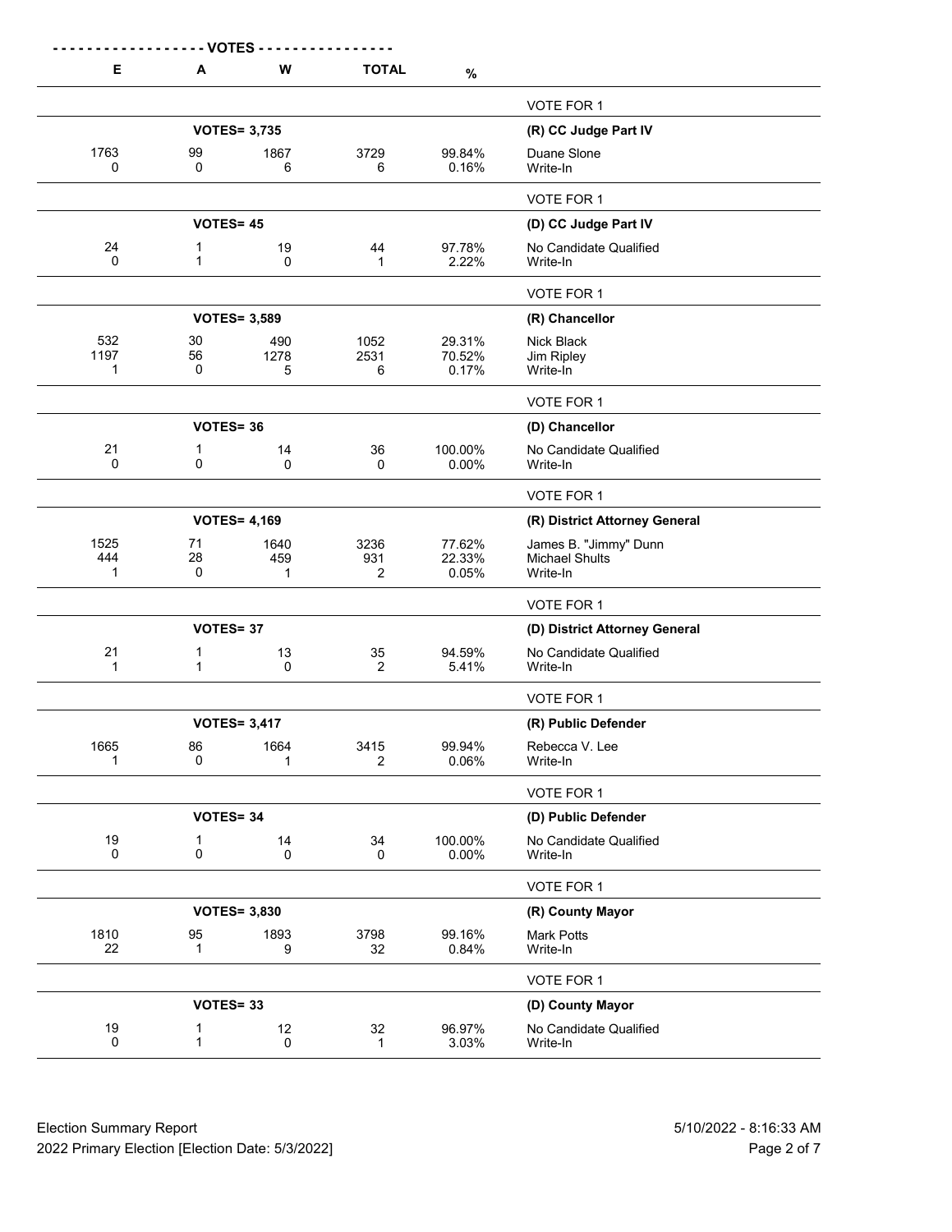|                                    | - VOTES -                            |                                  |                                  |                                                          |                                                                                           |
|------------------------------------|--------------------------------------|----------------------------------|----------------------------------|----------------------------------------------------------|-------------------------------------------------------------------------------------------|
| Е                                  | Α                                    | W                                | <b>TOTAL</b>                     | $\%$                                                     |                                                                                           |
|                                    |                                      |                                  |                                  |                                                          | VOTE FOR 2                                                                                |
|                                    | <b>VOTES= 1,020</b>                  |                                  |                                  |                                                          | (R) CC Dist 1                                                                             |
| 128<br>90<br>165<br>1<br>0         | 9<br>14<br>13<br>$\mathbf 0$<br>0    | 227<br>178<br>192<br>3<br>0      | 364<br>282<br>370<br>4<br>0      | 35.69%<br>27.65%<br>36.27%<br>0.39%<br>0.00%             | Katy "Fox" Huffaker<br><b>Todd Kesterson</b><br>Janet Norton<br>Write-In<br>Write-In      |
|                                    |                                      |                                  |                                  |                                                          | VOTE FOR 2                                                                                |
|                                    | <b>VOTES=16</b>                      |                                  |                                  |                                                          | (D) CC Dist 1                                                                             |
| 10<br>1<br>0                       | 0<br>0<br>0                          | 5<br>0<br>0                      | 15<br>1<br>0                     | 93.75%<br>6.25%<br>0.00%                                 | Jill Hodge Overholt<br>Write-In<br>Write-In                                               |
|                                    |                                      |                                  |                                  |                                                          | VOTE FOR 2                                                                                |
|                                    | <b>VOTES= 724</b>                    |                                  |                                  |                                                          | (R) CC Dist 2                                                                             |
| 102<br>88<br>94<br>0<br>0          | $\overline{7}$<br>10<br>11<br>0<br>0 | 131<br>115<br>166<br>0<br>0      | 240<br>213<br>271<br>0<br>0      | 33.15%<br>29.42%<br>37.43%<br>0.00%<br>0.00%             | Joe Coleman<br><b>Rick Moore</b><br>Jimmy Dale Patterson<br>Write-In<br>Write-In          |
|                                    |                                      |                                  |                                  |                                                          | VOTE FOR 2                                                                                |
|                                    | <b>VOTES=17</b>                      |                                  |                                  |                                                          | (D) CC Dist 2                                                                             |
| 9<br>0<br>0                        | 2<br>0<br>0                          | 6<br>0<br>0                      | 17<br>$\pmb{0}$<br>0             | 100.00%<br>0.00%<br>0.00%                                | Laura Mallette<br>Write-In<br>Write-In                                                    |
|                                    |                                      |                                  |                                  |                                                          | VOTE FOR 3                                                                                |
|                                    | <b>VOTES= 1,294</b>                  |                                  |                                  |                                                          | (R) CC Dist 3                                                                             |
| 159<br>177<br>200<br>1<br>0<br>0   | 5<br>12<br>14<br>0<br>0<br>0         | 207<br>249<br>269<br>1<br>0<br>0 | 371<br>438<br>483<br>2<br>0<br>0 | 28.67%<br>33.85%<br>37.33%<br>0.15%<br>0.00%<br>$0.00\%$ | <b>Austin Brooks</b><br>Paul W. Lowe<br>Jim Snodgrass<br>Write-In<br>Write-In<br>Write-In |
|                                    | <b>VOTES=5</b>                       |                                  |                                  |                                                          | VOTE FOR 3                                                                                |
| 1<br>0<br>0<br>0                   | 0<br>0<br>0<br>0                     | 4<br>0<br>0<br>0                 | 5<br>0<br>0<br>0                 | 100.00%<br>0.00%<br>0.00%<br>0.00%                       | (D) CC Dist 3<br>No Candidate Qualified<br>Write-In<br>Write-In<br>Write-In               |
|                                    |                                      |                                  |                                  |                                                          | VOTE FOR 2                                                                                |
|                                    | <b>VOTES= 546</b>                    |                                  |                                  |                                                          | (R) CC Dist 4                                                                             |
| 83<br>72<br>78<br>$\mathbf 0$<br>0 | 11<br>$\overline{7}$<br>4<br>0<br>0  | 106<br>103<br>81<br>1<br>0       | 200<br>182<br>163<br>1<br>0      | 36.63%<br>33.33%<br>29.85%<br>0.18%<br>0.00%             | Gregory Byrd<br>John B. Johnson<br>William (Bill) Webb<br>Write-In<br>Write-In            |
|                                    |                                      |                                  |                                  |                                                          | VOTE FOR 2                                                                                |
|                                    | VOTES=21                             |                                  |                                  |                                                          | (D) CC Dist 4                                                                             |
| 12<br>0<br>0                       | 1<br>1<br>0                          | 7<br>0<br>0                      | 20<br>1<br>0                     | 95.24%<br>4.76%<br>0.00%                                 | Jessica Short-Long<br>Write-In<br>Write-In                                                |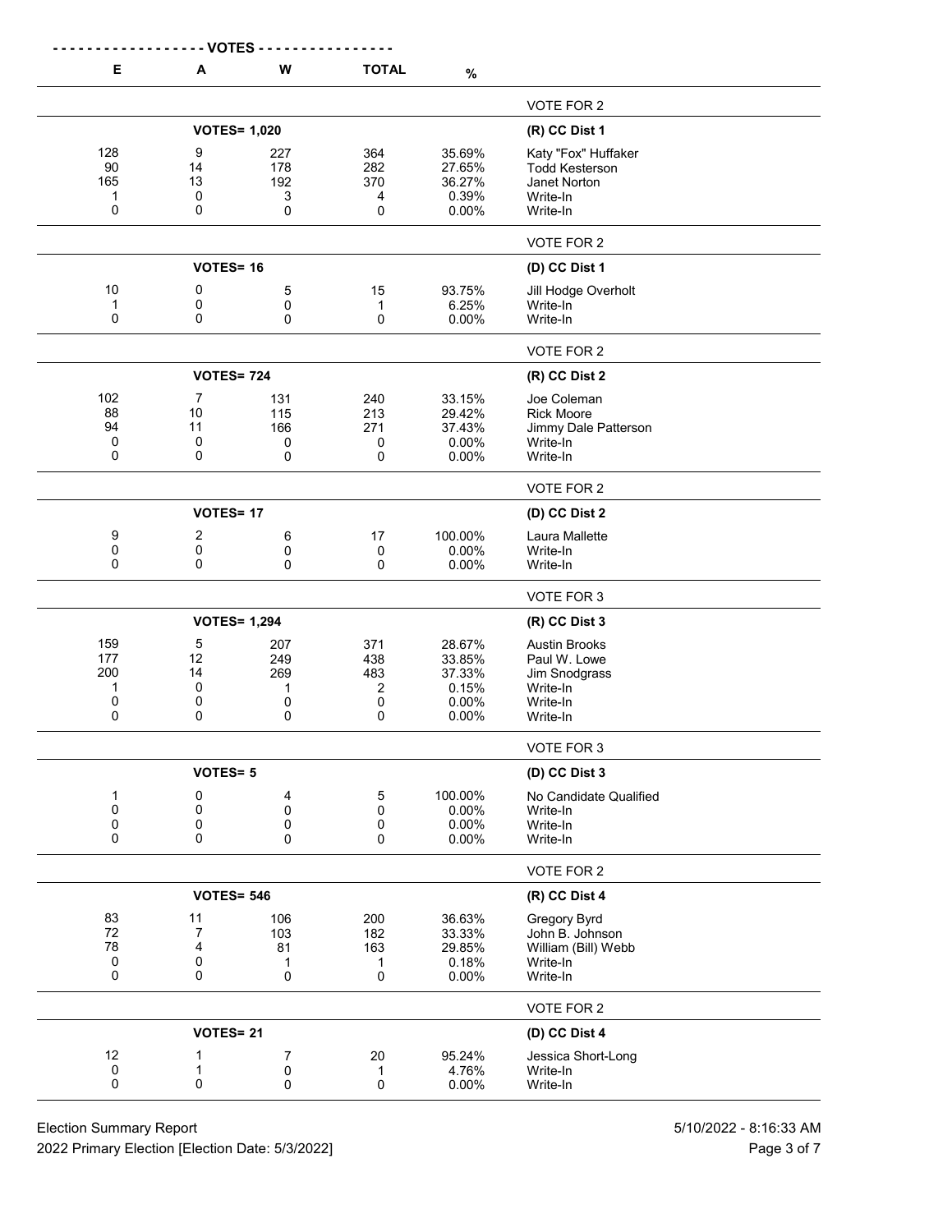| Е              | A                 | W              | <b>TOTAL</b> | $\%$     |                        |
|----------------|-------------------|----------------|--------------|----------|------------------------|
|                |                   |                |              |          | VOTE FOR 2             |
|                | <b>VOTES= 731</b> |                |              |          | (R) CC Dist 5          |
| 97             | 5                 | 86             | 188          | 25.72%   | David Brooks           |
| 110            | 8                 | 127            | 245          | 33.52%   | Tim "Pop" Seals        |
| 152            | $\overline{7}$    | 138            | 297          | 40.63%   | Sammy D. Solomon       |
| 1              | 0                 | 0              | 1            | 0.14%    | Write-In               |
| 0              | 0                 | 0              | 0            | 0.00%    | Write-In               |
|                |                   |                |              |          | VOTE FOR 2             |
|                | <b>VOTES=5</b>    |                |              |          | (D) CC Dist 5          |
| 3              | 0                 | $\overline{c}$ | 5            | 100.00%  | No Candidate Qualified |
| 0              | 0                 | 0              | 0            | 0.00%    | Write-In               |
| 0              | 0                 | 0              | 0            | 0.00%    | Write-In               |
|                |                   |                |              |          | VOTE FOR 2             |
|                | <b>VOTES= 638</b> |                |              |          | (R) CC Dist 6          |
| 131            | 2                 | 74             | 207          | 32.45%   | Robert (Rob) Blevins   |
| 136            | 3                 | 41             | 180          | 28.21%   | Ransom W. Douglas      |
| 56             | 3                 | 26             | 85           | 13.32%   | Stewart "Skip" Smith   |
| 103            | 1                 | 60             | 164          | 25.71%   | Jennifer Wilson        |
| 2              | 0                 | 0              | 2            | 0.31%    | Write-In               |
| 0              | 0                 | $\mathbf 0$    | 0            | 0.00%    | Write-In               |
|                |                   |                |              |          | VOTE FOR 2             |
|                | <b>VOTES=0</b>    |                |              |          | (D) CC Dist 6          |
| 0              | 0                 | 0              | 0            | 0.00%    | No Candidate Qualified |
| 0              | 0                 | 0              | 0            | 0.00%    | Write-In               |
| 0              | 0                 | $\pmb{0}$      | 0            | 0.00%    | Write-In               |
|                |                   |                |              |          | VOTE FOR 2             |
|                | <b>VOTES= 444</b> |                |              |          | (R) CC Dist 7          |
| 120            | 3                 | 131            | 254          | 57.21%   | John Neal Scarlett     |
| 75             | 4                 | 104            | 183          | 41.22%   | Daniel E. Smallman     |
| $\overline{2}$ | 0                 | 4              | 6            | 1.35%    | Write-In               |
| $\mathbf{1}$   | 0                 | 0              | 1            | 0.23%    | Write-In               |
|                |                   |                |              |          | VOTE FOR 2             |
|                | <b>VOTES=4</b>    |                |              |          | (D) CC Dist 7          |
| 4              | 0                 | $\pmb{0}$      | 4            | 100.00%  | No Candidate Qualified |
| 0              | 0                 | 0              | 0            | 0.00%    | Write-In               |
| 0              | 0                 | 0              | 0            | 0.00%    | Write-In               |
|                |                   |                |              |          | VOTE FOR 2             |
|                | <b>VOTES= 668</b> |                |              |          | (R) CC Dist 8          |
| 192            | 5                 | 148            | 345          | 51.65%   | Ronny Coleman          |
| 178            | 9                 | 136            | 323          | 48.35%   | <b>Terry Dockery</b>   |
| 0              | 0                 | 0              | 0            | 0.00%    | Write-In               |
| 0              | 0                 | $\pmb{0}$      | 0            | 0.00%    | Write-In               |
|                |                   |                |              |          | VOTE FOR 2             |
|                | <b>VOTES=3</b>    |                |              |          | (D) CC Dist 8          |
| 1              | 0                 | 2              | 3            | 100.00%  | No Candidate Qualified |
| 0              | 0                 | $\pmb{0}$      | 0            | $0.00\%$ | Write-In               |
| 0              | 0                 | 0              | 0            | $0.00\%$ | Write-In               |

Election Summary Report 5/10/2022 - 8:16:33 AM 2022 Primary Election [Election Date: 5/3/2022] Page 4 of 7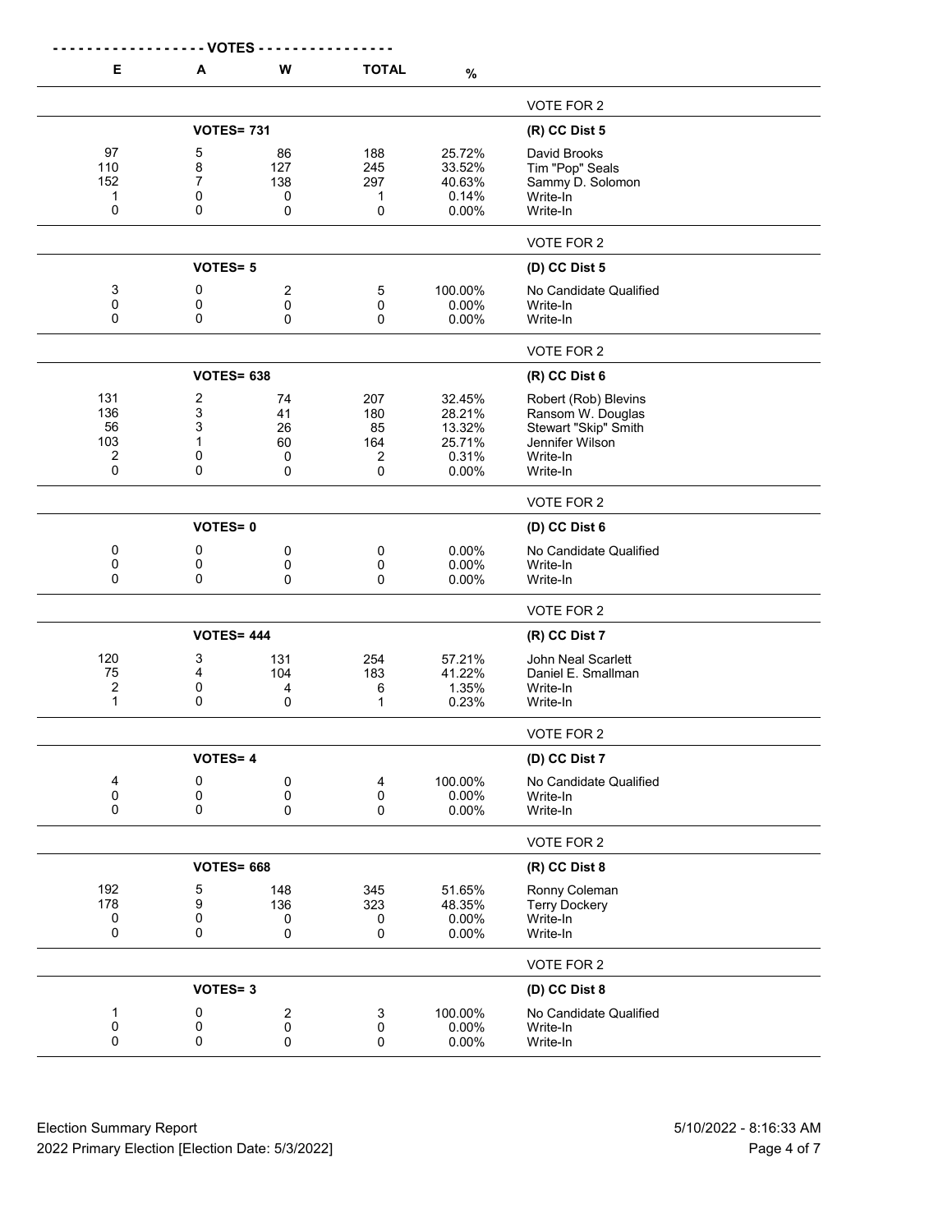|                      | - VOTES -         |                     |                |                 |                                    |
|----------------------|-------------------|---------------------|----------------|-----------------|------------------------------------|
| Е                    | A                 | W                   | <b>TOTAL</b>   | $\%$            |                                    |
|                      |                   |                     |                |                 | VOTE FOR 2                         |
|                      | <b>VOTES= 578</b> |                     |                |                 | $(R)$ CC Dist 9                    |
| 163                  | 6                 | 134                 | 303            | 52.42%          | James E. (Jimmy) Carmichael        |
| 150<br>-1            | 8<br>0            | 114<br>1            | 272<br>2       | 47.06%<br>0.35% | Anthony "AJ" Walker<br>Write-In    |
| 0                    | 0                 | 1                   | 1              | 0.17%           | Write-In                           |
|                      |                   |                     |                |                 | VOTE FOR 2                         |
|                      | <b>VOTES=2</b>    |                     |                |                 | (D) CC Dist 9                      |
| $\overline{c}$       | 0                 | 0                   | 2              | 100.00%         | No Candidate Qualified             |
| 0<br>0               | 0<br>0            | 0<br>0              | 0<br>0         | 0.00%<br>0.00%  | Write-In<br>Write-In               |
|                      |                   |                     |                |                 | VOTE FOR 2                         |
|                      | <b>VOTES= 172</b> |                     |                |                 | (R) CC Dist 10                     |
| 89                   | 1                 | 77                  | 167            | 97.09%          | <b>Marcus Reed</b>                 |
| 0                    | 0                 | 3                   | 3              | 1.74%           | Write-In                           |
| 1                    | 0                 | 1                   | 2              | 1.16%           | Write-In                           |
|                      |                   |                     |                |                 | VOTE FOR 2                         |
|                      | <b>VOTES=4</b>    |                     |                |                 | (D) CC Dist 10                     |
| -1                   | 1                 | 1                   | 3              | 75.00%          | No Candidate Qualified             |
| 0<br>0               | 0<br>0            | 1<br>0              | 1<br>0         | 25.00%<br>0.00% | Write-In<br>Write-In               |
|                      |                   |                     |                |                 | VOTE FOR 1                         |
|                      |                   | <b>VOTES= 4,303</b> |                |                 | (R) County Trustee                 |
| 1246                 | 79                | 1494                | 2819           | 65.51%          | Jennifer Boling-Hall               |
| 788                  | 25                | 668                 | 1481           | 34.42%          | Michael Phagan                     |
| $\overline{2}$       | 0                 | 1                   | 3              | 0.07%           | Write-In                           |
|                      |                   |                     |                |                 | VOTE FOR 1                         |
|                      | VOTES=38          |                     |                |                 | (D) County Trustee                 |
| 21<br>$\overline{2}$ | 1<br>1            | 13<br>$\mathbf 0$   | 35<br>3        | 92.11%<br>7.89% | No Candidate Qualified<br>Write-In |
|                      |                   |                     |                |                 |                                    |
|                      |                   |                     |                |                 | VOTE FOR 1                         |
|                      |                   | <b>VOTES= 3,848</b> |                |                 | (R) General Sessions Judge         |
| 1819<br>3            | 101<br>0          | 1922<br>3           | 3842<br>6      | 99.84%<br>0.16% | Dennis "Will" Roach II<br>Write-In |
|                      |                   |                     |                |                 |                                    |
|                      | <b>VOTES=35</b>   |                     |                |                 | VOTE FOR 1                         |
| 18                   |                   |                     |                |                 | (D) General Sessions Judge         |
| $\mathbf 0$          | 1<br>1            | 15<br>0             | 34<br>1        | 97.14%<br>2.86% | No Candidate Qualified<br>Write-In |
|                      |                   |                     |                |                 | VOTE FOR 1                         |
|                      |                   | <b>VOTES= 4,036</b> |                |                 | (R) Sherriff                       |
| 1926                 | 99                | 2004                | 4029           | 99.83%          | Jeff Coffey                        |
| 5                    | 0                 | $\overline{2}$      | $\overline{7}$ | 0.17%           | Write-In                           |
|                      |                   |                     |                |                 | VOTE FOR 1                         |
|                      | <b>VOTES=36</b>   |                     |                |                 | (D) Sherriff                       |
| 19                   | 1                 | 15                  | 35             | 97.22%          | No Candidate Qualified             |
| 0                    | 1                 | 0                   | 1              | 2.78%           | Write-In                           |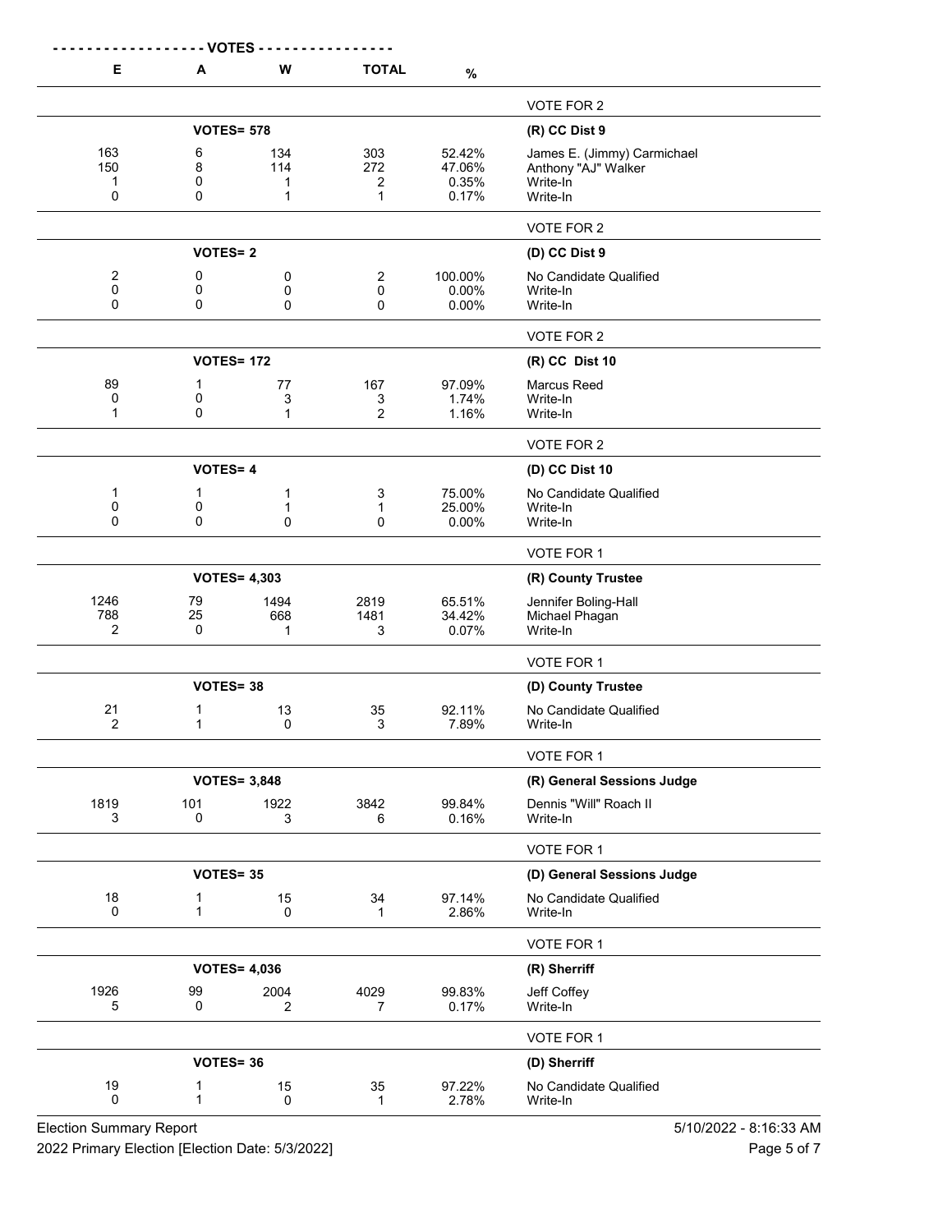|                                          | - VOTES -                                   |                                          |                                           |                                                                 |                                                                                                                       |
|------------------------------------------|---------------------------------------------|------------------------------------------|-------------------------------------------|-----------------------------------------------------------------|-----------------------------------------------------------------------------------------------------------------------|
| Е                                        | A                                           | W                                        | <b>TOTAL</b>                              | $\%$                                                            |                                                                                                                       |
|                                          |                                             |                                          |                                           |                                                                 | VOTE FOR 1                                                                                                            |
|                                          |                                             | <b>VOTES= 3,774</b>                      |                                           |                                                                 | (R) Circuit Court Clerk                                                                                               |
| 1824<br>4                                | 89<br>0                                     | 1854<br>3                                | 3767<br>7                                 | 99.81%<br>0.19%                                                 | Kevin Poe<br>Write-In                                                                                                 |
|                                          |                                             |                                          |                                           |                                                                 | VOTE FOR 1                                                                                                            |
|                                          | VOTES=38                                    |                                          |                                           |                                                                 | (D) Circuit Court Clerk                                                                                               |
| 19<br>1                                  | 1<br>1                                      | 16<br>0                                  | 36<br>$\overline{2}$                      | 94.74%<br>5.26%                                                 | No Candidate Qualified<br>Write-In                                                                                    |
|                                          |                                             |                                          |                                           |                                                                 | VOTE FOR 1                                                                                                            |
|                                          |                                             | <b>VOTES= 4,054</b>                      |                                           |                                                                 | (R) County Clerk                                                                                                      |
| 1910<br>12                               | 101<br>0                                    | 2027<br>4                                | 4038<br>16                                | 99.61%<br>0.39%                                                 | Frank C. Herndon<br>Write-In                                                                                          |
|                                          |                                             |                                          |                                           |                                                                 | VOTE FOR 1                                                                                                            |
|                                          | VOTES=39                                    |                                          |                                           |                                                                 | (D) County Clerk                                                                                                      |
| 20<br>$\mathbf{0}$                       | $\mathbf 1$<br>1                            | 17<br>0                                  | 38<br>1                                   | 97.44%<br>2.56%                                                 | No Candidate Qualified<br>Write-In                                                                                    |
|                                          |                                             |                                          |                                           |                                                                 | VOTE FOR 1                                                                                                            |
|                                          |                                             | <b>VOTES= 3,864</b>                      |                                           |                                                                 | (R) Register Of Deeds                                                                                                 |
| 1846<br>3                                | 100<br>0                                    | 1910<br>5                                | 3856<br>8                                 | 99.79%<br>0.21%                                                 | <b>Ed Stiner</b><br>Write-In                                                                                          |
|                                          |                                             |                                          |                                           |                                                                 | VOTE FOR 1                                                                                                            |
|                                          | VOTES=39                                    |                                          |                                           |                                                                 | (D) Register Of Deeds                                                                                                 |
| 18<br>$\mathbf{1}$                       | $\mathbf 1$<br>1                            | 18<br>0                                  | 37<br>$\overline{2}$                      | 94.87%<br>5.13%                                                 | No Candidate Qualified<br>Write-In                                                                                    |
|                                          |                                             |                                          |                                           |                                                                 | VOTE FOR 2                                                                                                            |
|                                          |                                             | <b>VOTES= 2,459</b>                      |                                           |                                                                 | (R) SB District 1                                                                                                     |
| 300<br>426<br>306<br>$\overline{2}$<br>0 | 30<br>21<br>25<br>0<br>0                    | 452<br>487<br>404<br>6<br>0              | 782<br>934<br>735<br>8<br>$\mathbf 0$     | 31.80%<br>37.98%<br>29.89%<br>0.33%<br>0.00%                    | Randall "Coach" Bradley<br>Doug Ibbetson<br>Anne Marie Lovelace Potts<br>Write-In<br>Write-In                         |
|                                          |                                             |                                          |                                           |                                                                 | VOTE FOR 2                                                                                                            |
|                                          | VOTES=49                                    |                                          |                                           |                                                                 | (D) SB District 1                                                                                                     |
| 23<br>1<br>$\mathbf 0$                   | 7<br>0<br>0                                 | 18<br>0<br>0                             | 48<br>1<br>0                              | 97.96%<br>2.04%<br>0.00%                                        | Brian Mclernan<br>Write-In<br>Write-In                                                                                |
|                                          |                                             |                                          |                                           |                                                                 | VOTE FOR 2                                                                                                            |
|                                          |                                             | <b>VOTES= 1,713</b>                      |                                           |                                                                 | (R) SB District 3                                                                                                     |
| 202<br>191<br>218<br>161<br>89<br>0<br>0 | 6<br>4<br>13<br>12<br>4<br>0<br>$\mathbf 0$ | 157<br>156<br>236<br>190<br>73<br>0<br>1 | 365<br>351<br>467<br>363<br>166<br>0<br>1 | 21.31%<br>20.49%<br>27.26%<br>21.19%<br>9.69%<br>0.00%<br>0.06% | Joshua Cameron<br>Denise Fair<br><b>Bill Jarnigan</b><br>Robbie Pinkerton<br>Mary Jane Samsel<br>Write-In<br>Write-In |

Election Summary Report 5/10/2022 - 8:16:33 AM 2022 Primary Election [Election Date: 5/3/2022] **Page 6 of 7** and 2022 Primary Election [Election Date: 5/3/2022]